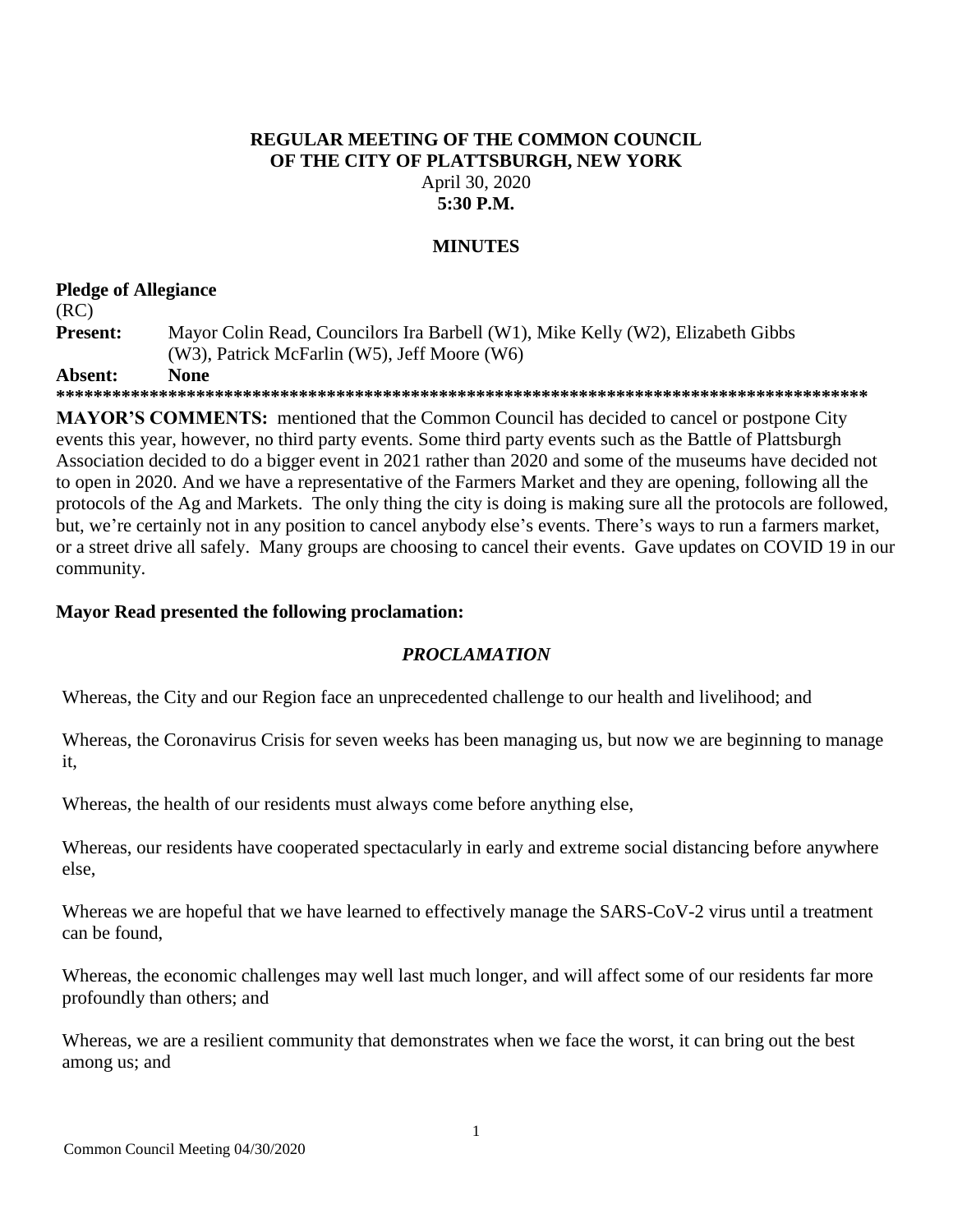Whereas, our residents depend on the better angels among us who are in the caring professions and risk their lives to keep us safe; and

Whereas, we all do our part to support these heroes who keep us safe by keeping them safe as we wear masks and stay home; then

Therefore, be it resolved that I, Mayor Colin Read of the City of Plattsburgh hereby recognizes three outstanding medical professionals, Dr. Keith Collins, the Infectious Disease Specialist at CVPH, and John Kanoza and Erin Streiff of the Clinton County Health Department, and all their staff who have kept us fully informed and motivated to do absolutely whatever we can to ensure they can do all they can to keep us safe.

> Done in the City of Plattsburgh, New York this thirtieth day of April in the Year Two-Thousand Twenty Colin L. Read, Mayor

### $\mathbf{1}$ . **MINITES OF THE PREVIOUS MEETING:**

**RESOLVED:** That the Minutes of the Regular Meeting of the Common Council held on April 23, 2020 are approved and placed on file among the public records of the City Clerk's Office

By Councilor Kelly; Seconded by Councilor Barbell (All in Favor/opposed) Roll call: Councilors Barbell, Kelly, Gibbs, McFarlin, Moore (All voted in the affirmative) 

### $2.$ **PAYROLLS OF VARIOUS DEPARTMENTS:**

**RESOLVED:** That the payrolls of the various Departments of the City of Plattsburgh for the week ending April 29, 2020 in the amount of \$56,725.88 are authorized and allowed and the Mayor and the City Clerk are hereby empowered and directed to sign warrants drawn on the City Chamberlain for the payment thereof.

By Councilor Kelly; Seconded by Councilor Moore (All in Favor/opposed) Roll call: Councilors Barbell, Kelly, Gibbs, McFarlin, Moore (All voted in the affirmative) 

### $3.$ **REPORTS OF CITY OFFICES & COMMITTEE REPORTS:**

- Report of Fire and Ambulance Responses for April  $15 -$ April 28, 2020
- Report from the Building Inspector's office for the week of April 22 28, 2020
- Minutes from the Public Safety Committee meeting held on April 23, 2020
- Reports from the Police Department dated April 27, 2020

## **COUNCILOR/DEPARTMENT CHAIR COMMITTEE REPORTS:**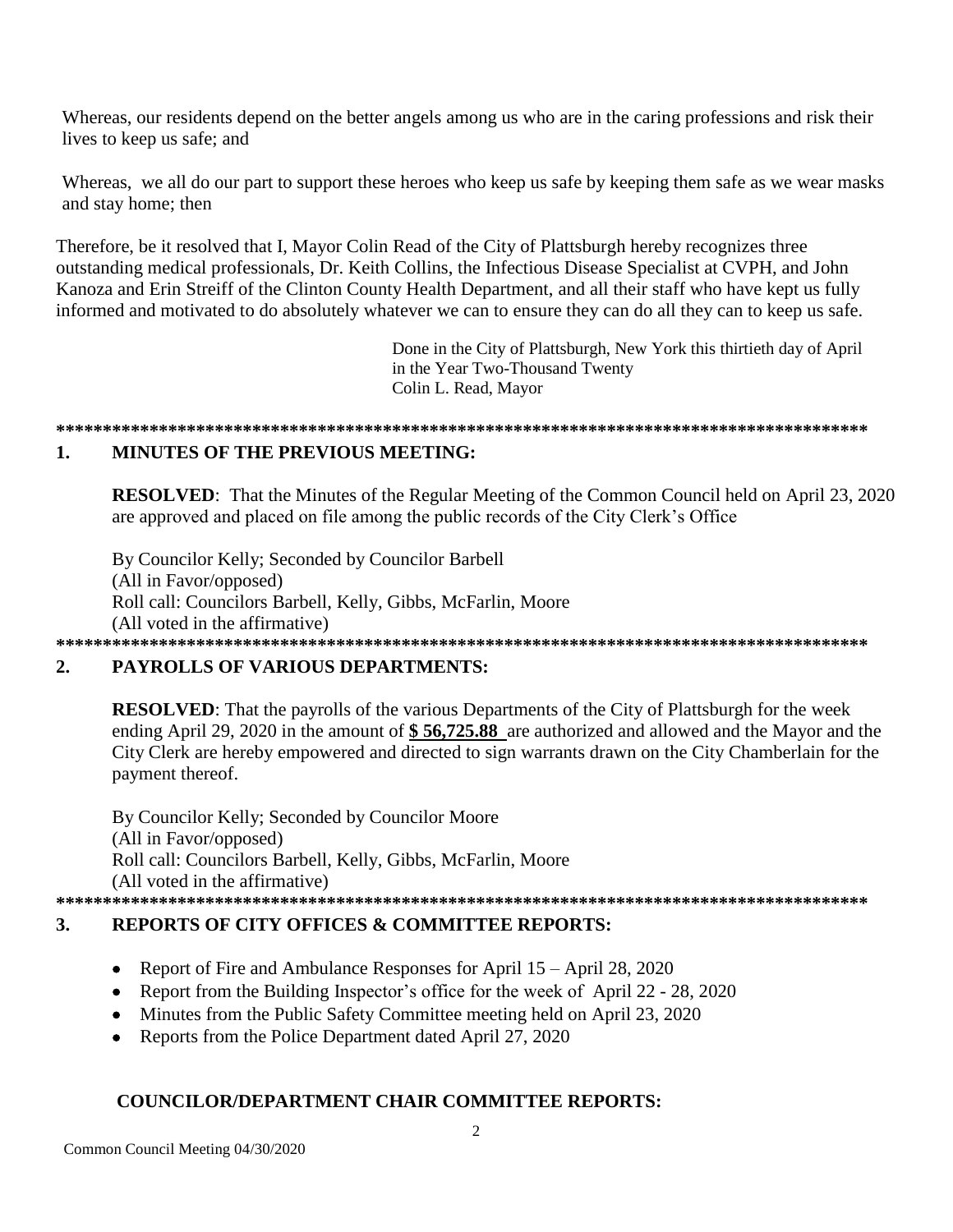## [meeting reports provided during work session]

Governance, Strategy, and City Operations- Chair Councilor Barbell indicated nothing to report asked for a meeting next week with Community Development Office regarding Beach and Recreation Center and different options in future.

**City Infrastructure** – Chair Councilor Moore indicated nothing to report, pleases able to keep more staff in DPW and hope to complete spring projects.

**Finance and Budget – Chair Councilor Kelly indicated nothing to report.** 

**Public Safety** – Chair Councilor Gibbs indicated nothing to report.

Plattsburgh Public Library – Chair Councilor McFarlin mentioned Library still operating remotely and serving customers, record number of ebooks rented, Facebook page is active and Mr. Ben's story time for kids is popular.

MLD - MLD Board President Councilor McFarlin indicated just had MLD Board Meeting.

**RESOLVED:** That the reports as listed are hereby ordered received and any written reports are placed on file among the public records of the City Clerk's Office.

By Councilor Barbell; Seconded by Councilor Moore (All in Favor/opposed) Roll call: Councilors Barbell, Kelly, Gibbs, McFarlin, Moore (All voted in the affirmative) 

#### 4. **CORRESPONDENCE OR RECOMMENDATIONS FROM BOARDS: None**

### 5. **AUDIT OF CLAIMS:**

**RESOLVED:** That the bills Audited by the Common Council for the week ending May 1, 2020 in the amount of \$886,847.10 are authorized and allowed and the Mayor and City Clerk are hereby authorized and directed to sign warrants drawn on the City Chamberlain for the payment thereof.

By Councilor Kelly; Seconded by Councilor Barbell (All in Favor/opposed) Roll call: Councilors Barbell, Kelly, Gibbs, McFarlin, Moore (All voted in the affirmative) 

### PERSONS ADDRESSING COUNCIL ON AGENDA ITEMS ONLY: 6.

No one addressed the Council in person, in writing or via email to carlinb@cityofplattsburgh-ny.gov

### 7. **OTHER ITEMS:**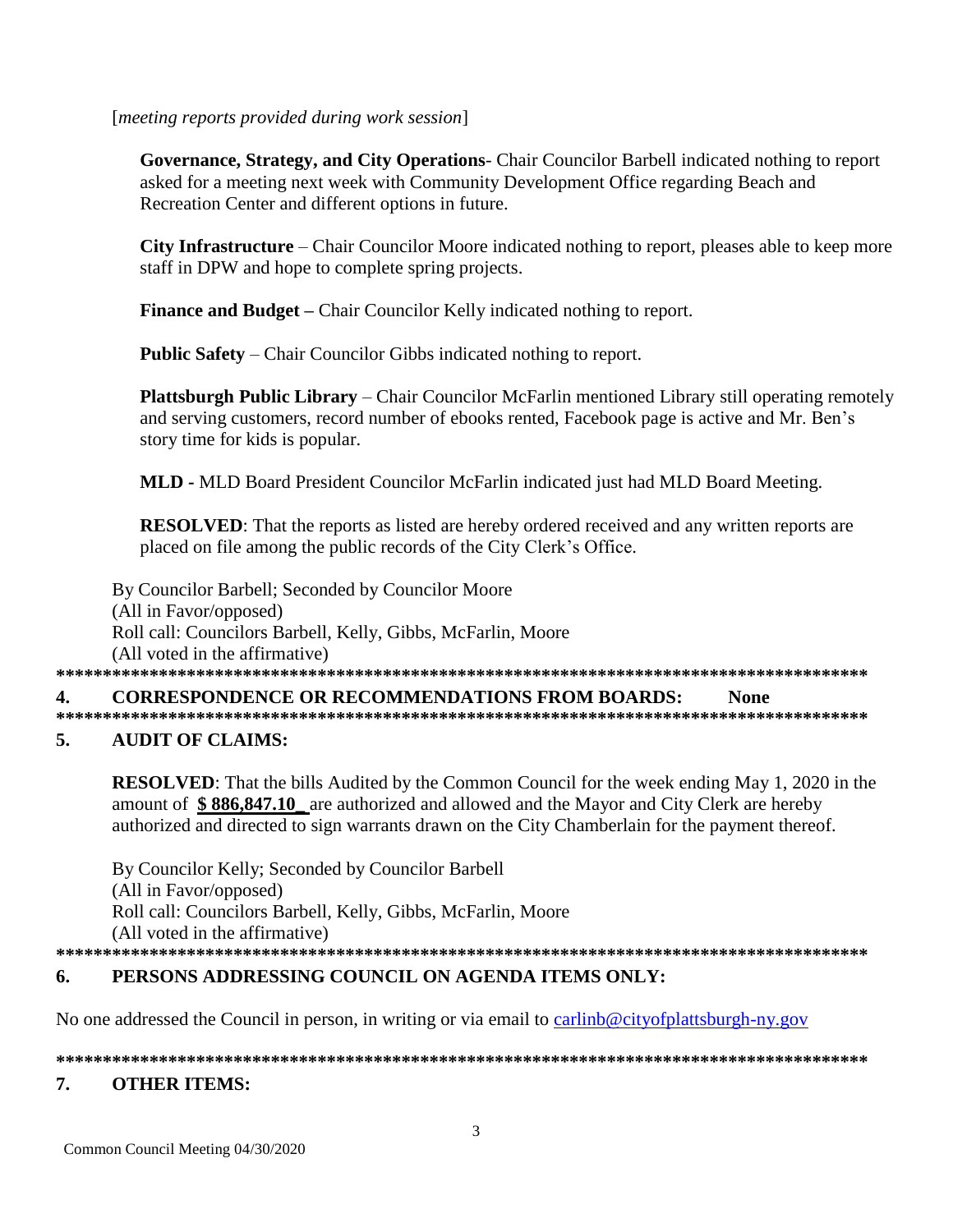A. RESOLVED: In accordance with the request therefore the Common Council authorizes the Mayor to sign a License Agreement with the Plattsburgh Farmers and Crafters Market to operate in the farmers market building adjacent to the Durkee Street parking lot from May 30 to October 10, 2020. License Fee and proof of insurance is required.

By Councilor McFarlin; Seconded by Councilor Moore Discussion: Yes Roll call: Councilors Barbell, Kelly, Gibbs, McFarlin, Moore (All voted in the affirmative) **ACTION TAKEN: Adopted** Follow up Action: None 

**B. RESOLVED:** In accordance with the request therefore the Common Council approves MLD to advertise for bids for PMLD Bid #2020-5-1 "Natural Gas Operated Power Generator". Bid opening date is June 9, 2020 at 11 am in the Common Council Chambers.

## Motion to waive reading and move Resolutions 7B, 7C & 7D

By Councilor Gibbs; Seconded by Councilor McFarlin (All voted in favor of waiving reading and move Resolutions 7B,  $7C \& 7D$ ) Discussion: None Roll call: Councilors Barbell, Kelly, Gibbs, McFarlin, Moore (All voted in the affirmative) **ACTION TAKEN: Adopted** Follow up Action: None 

**C. RESOLVED:** In accordance with the request therefore the Common Council approves MLD to advertise for bids for PMLD Bid #2020-6-1 "ARC-Rated Flame Resistant Clothing Rental Program". Bid opening date is July 14, 2020 at 11 am in the Common Council Chambers.

## [See details under Item 7B]

**ACTION TAKEN:** Adopted

Follow up Action: **None** 

**D. RESOLVED:** In accordance with the request therefore the Common Council approves MLD to write-off the following unpaid final bills from:

- 1. January 2019 in the total amount of \$2,041.75. The percentage of write-offs for this period is .08%. The recovered amount for this period is \$1,304.38.
- 2. February 2019 in the total amount of \$2,218.68. The percentage of write-offs for this period is .08%. The recovered amount for this period is \$1,234.95.
- 3. March 2019 in the total amount of \$6,381.84. The percentage of write-offs for this period is .25%. The recovered amount for this period is \$1,034.19.

## [See details under Item 7B]